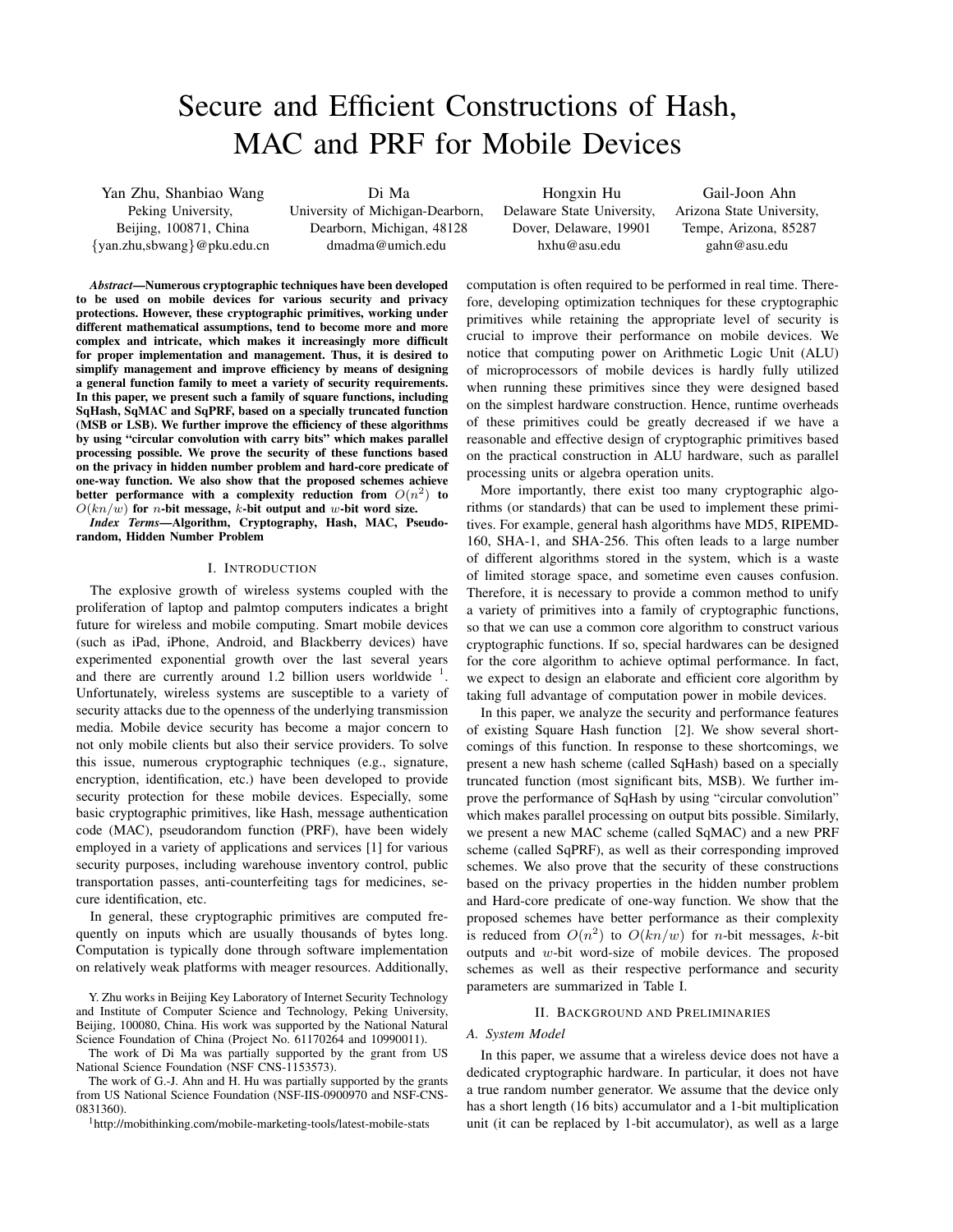TABLE I SUMMARY OF OUR PROPOSED SCHEMES.

| Name   | Equation                                                           | Performance | Security                                     |  |
|--------|--------------------------------------------------------------------|-------------|----------------------------------------------|--|
| SqHash | $MSB_k((m  IV)*'_{c}(m  IV))$                                      | $O(n*k)$    | Preimage resistance and Collision resistance |  |
| SqMAC  | $MSB_k((m+K) *'_c (m+K))$                                          | $O(n*k)$    | Secret-key privacy on Hidden Number Problem  |  |
| SqPRF  | $\widetilde{\widetilde{LSB}}_{2l}^{u}((x+i+l)\ast_{c}^{'}(x+i+l))$ | $O(n * 2l)$ | Psudeorandom on Hard-core unpredictability   |  |

enough memory. In addition, in MAC and PRF, we assume that there exists a secure storage unit which can prevent the disclosure of stored information. It is used to store the user's secret key and the current value of counter.

## *B. Preliminaries*

We refer to  $\{0, 1\}^*$  as strings and  $\{0, 1\}^l$  as *l*-length strings. If *x* is a string or a number then  $|x|$  denotes its length in bits. For  $l \in \mathbb{N}$ , we denote by  $1^l$  the string of  $l$  "1" bits. Let  $||$  denote concatenation. For sets *X* and *Y*, if  $f : X \to Y$  is a function, then we call *X* the domain, *Y* the range, and the set  $\{f(x)|x \in$ *X}* the image of the function. An adversary is an algorithm. By convention, all algorithms are required to be efficient, meaning run in (expected) polynomial-time in the length of their inputs, and their running-time includes that of any overlying experiment.

- *•* Integer Factoring Problem. Integer factorization is the decomposition of a composite number into smaller non-trivial divisors. That is, given  $N = pq$ , for any polynomial time (in  $|N|$ ), and algorithm *A* and any polynomial  $P(\cdot)$ , for sufficiently large *|N|*, the factoring assumption holds that  $Pr[(p, q) = A]$  *≤*  $1/P(|N|)$ , where  $1/P(|N|)$  denotes a negligible probability and  $|N| = 1024$  is often chosen in practice.
- *•* Square Root Problem. Let *N* = *pq* be the public key and  $p \equiv q \equiv 3 \pmod{4}$ . The Rabin function computes  $y = x^2$ (mod *N*) for  $x \in \mathbb{Z}_N^*$ . The square root problem says that given  $y \in \mathbb{Z}_N$ , without  $(p, q)$ , to find *x* such that  $y = x^2 \pmod{N}$ is as hard as factoring *N*. Note that there are four distinct roots *x*, including two group trivial roots  $(\pm x)$ .
- *•* Hidden Number Problem. The goal of square hidden number problem (SqHNP) [3] is to find a hidden number *s*, when given *N* and access to an oracle that on query  $(x_1, \dots, x_m)$  returns a value  $(MSB_k((x+s)^2 \pmod{N}))$ ,  $\cdots$ ,  $MSB_k((x_n+s)^2)$  $(\text{mod } N))$ , where  $MSB_k(y)$  denotes the *k* most significant bits of *y*. The SqHNP assumption states that there is no polynomial time algorithm for this problem whenever  $k = |N|/3$ .

Given a prime  $p \equiv 3 \pmod{4}$ , the square roots of *y* modulo *p* can be computed by  $x_p = \pm y^{(p+1)/4} \pmod{p}$ . Note that there is no square root for some numbers. When  $x_p$  and  $x_q$ are known, the square root problem can be resolved by Chinese remainder theorem. It has been proved that decoding the Rabin cryptosystem is equivalent to the integer factorization problem. The Robin cryptosystem is provably secure (in a strong sense) against chosen plaintext attacks.

#### III. CONSTRUCTION OF HASH FUNCTION

## *A. Square Hash Function and Its Shortcomings*

A cryptographic hash function  $Hash: \{0, 1\}^* \rightarrow \{0, 1\}^k$  is a function that takes an arbitrary block of data and returns a fixedsize bit string. A square hash function [2] is a cryptographic hash function  $\mathbb{Z}_N \to \mathbb{Z}_N$  for an enough large *N*, where it is hard to factorize *N*.

*Definition 1 (Basic Construction):* The SQH family of hash functions from  $\mathbb{Z}_N$  to  $\mathbb{Z}_N$  is defined as:  $\{f : \mathbb{Z}_N \to \mathbb{Z}_N\}$  where the functions *f* are defined as

$$
f(m) = m^2 \pmod{N}.
$$

 $W$  *Mhere,*  $N - N^{1/2} > m > N^{1/2}$  and  $|N| = n$ .

If  $m < 2^{n/2}$ , we have  $m^2 < 2^n < N$ , which means that  $m^2$  $p(\text{mod } N) = m^2$ . In this case, given a hash value  $y \in \mathbb{Z}_N$ , we can use the split half method (or logarithmic search) to find *m* such that  $m^2 = y$  because  $m^2$  is a monotone increasing function. Similarly, another trivial root of  $m^2 \pmod{N}$  is  $N - m < N^{1/2}$ due to  $(N - m)^2 = m^2 < N$ .

This basic construction has the following shortcomings:

- 1) Assume that the length of *N* is *n*, the computation overhead of SQH function are  $O(n^2)$ . When *n* is large, the factorization of *N* is hard. But  $O(n^2)$  is too large for frequent operations in mobile derives.
- 2) The output of SQH function is *|N|* bits. Since we use SQH function with at less 1024-bits modulus size for secure integer factorization problem, the hash output size is at less 1024 bits. But the output of SHA-512/384 is just 512 or 384 bits with 1024-bit block size. Hence, the output of SQH function is too large for applications. Also, this feature is contradictory to the compression property of hash functions.
- 3) When *m* is too small (such as  $m < N^{1/2}$ ), the output of SQH function is predictable in terms of above discussion. This predictability is considered as one such possible vulnerability that may be insecure for some applications.

Hence, we will focus on addressing these shortcomings by constructing more effective schemes in the remaining of this section.

# *B.* Hash Function for  $\mathbb{Z}_N \to \{0,1\}^k$

We present a new construction of square hash function to resolve the shortcomings in the basic construction.

*Definition 2 (Square Hash Construction):* Define a family of SqHash functions from  $\mathbb{Z}_N$  to  $\{0,1\}^k$  as:  $SqHash = \{f_{IV}:$  $\mathbb{Z}_N \to \{0,1\}^k | IV \in \{0,1\}^l\}$  where the function *f* is defined as

$$
f_{IV}(m) = MSB_k((m||IV)^2 \pmod{N}).
$$

Where, *IV* denotes an initialization vector and  $MSB_k(t)$  denotes *k* most significant bits of an integer *t*.

Compared with the basic construction, SqHash has several advantages. Firstly, the output of SqHash is  $k$  bits in that  $MSB_k()$ can be considered as a truncation function. For instance, *k* is 384 bits like SHA384. Next, let  $m||IV = m \cdot 2^{l} + IV$ . The initial vector *IV* increases the randomness of the output of SqHash function as a result of  $(m \cdot 2^{l} + IV)^{2} = m^{2} \cdot 2^{2l} + IV^{2} + m \cdot IV \cdot 2^{l+1}$ (mod *N*), especially for the item  $m \cdot IV \cdot 2^{l+1}$ . Moreover, this construction also helps avoid collision, that is, given a value *y* and a square root  $m$  ( $m^2 = y$  (mod *N*)), we can check *IV* to determine whether this value is a valid pre-image of the four square roots of *y*.

Unfortunately, this construction does not reduce the computational complexity because we still need to perform the squaring operation. Hence, we make use of "modulo-*|N|* circular convolution with carry bit"  $m *_c m$  to replace the multiplication  $m \cdot m$ . The notation *∗<sup>c</sup>* for cyclic convolution denotes convolution over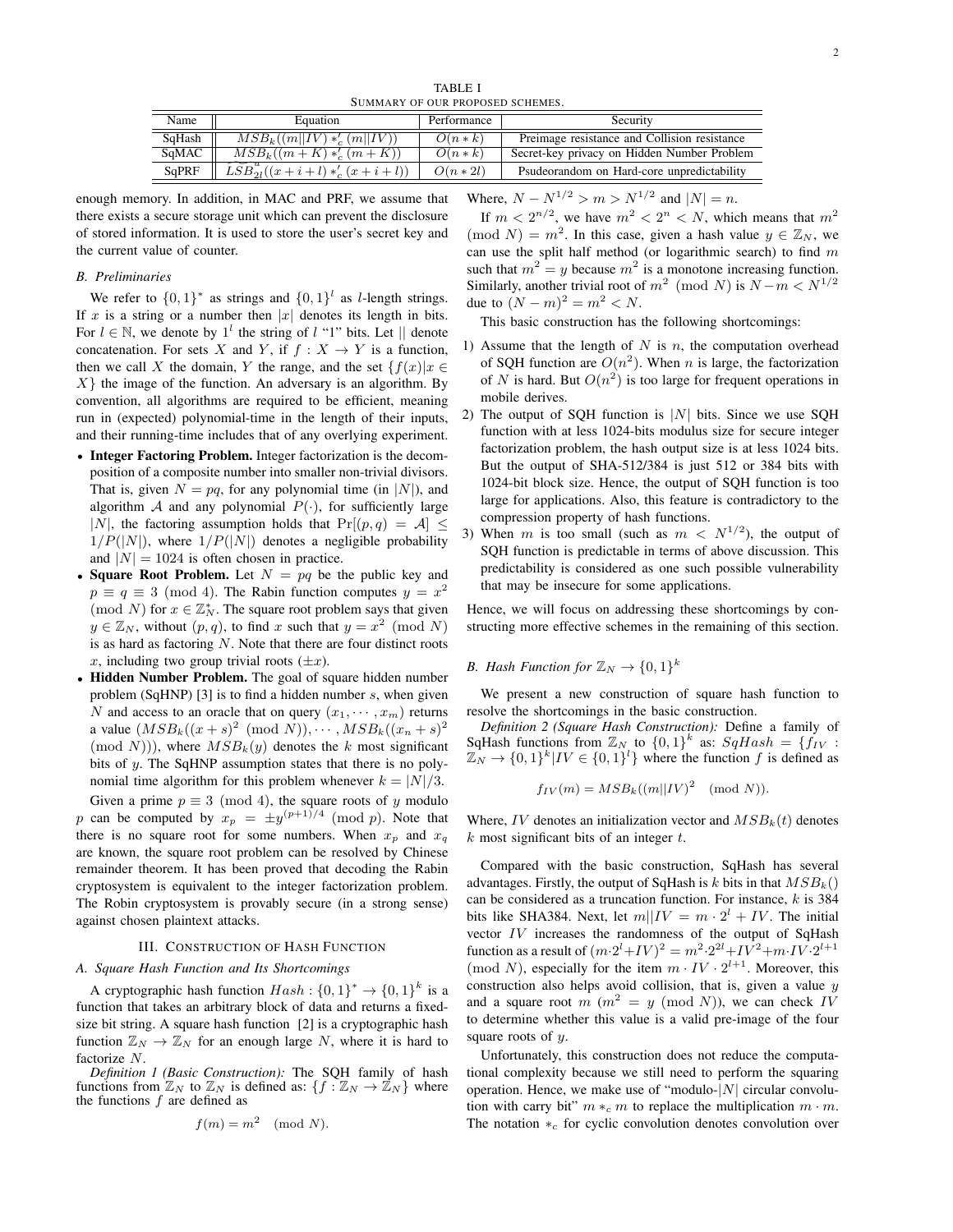

$$
(f *_{c} g)[k] = \sum_{i=0}^{n} f[i] \cdot g[(k-i) \mod n],
$$

where,  $n = |N|$  and  $a[k]$  denotes the k-th bit of integer a. In order to simulate the multiplication operation, we define circular convolution with carry bit as follows:

$$
r[k] = (f *_{c} g)[k] + c_{k-1} \pmod{2}
$$
  
\n
$$
c_{k} = ((f *_{c} g)[k] + c_{k-1} - r[k])/2
$$

where,  $r[k]$  is the k-th output bit,  $c_k$  denotes the k-th carry bit, and  $c_0 = 0$ . In Fig. 1, we show the difference between multiplication operation and circular convolution with carry bit. It is obvious that the latter is a more efficient process. Let  $*_c'$  denote above circular convolution with carry bit. The SqHash function can be redefined as

$$
f_{IV}(m) = MSB_k((m||IV) *'_c (m||IV)).
$$

Note that we do not need module operations in this construction. Furthermore, another advantage of this construction is that we only need to calculate  $k$  most important bits without having to calculate other bits. For example, when  $N = 1024$  bits and  $k = 384$  bits, the computational overheads are 3/8 of those of multiplication operations. Note that the circular convolution does not change the nature of squaring operation in SqHash scheme. Thus, this transformation from squaring to convolution does not affect the security of SqHash scheme.

## C. Hash Function for  $\{0,1\}^* \rightarrow \{0,1\}^k$

A hash function must be able to process an arbitrary-length message into a fixed-length output. Usually, this can be achieved by breaking the input up into a series of equal-sized blocks, and operating on them in sequence using a one-way compression function. Hence, we define the hash function  $\{0,1\}^* \to \{0,1\}^k$  based on the SQH function as follows: given  $m = (m_n, \dots, m_1, m_0)$ ,

$$
\sigma_0 = MSB_k((m_0||IV) *'_c (m_0||IV));
$$
  
\n...  
\n
$$
\sigma_i = MSB_k((m_i||\sigma_{i-1}) *'_c (m_i||\sigma_{i-1}));
$$
  
\n...  
\n...  
\n
$$
\sigma_n = MSB_k((m_n||\sigma_{n-1}) *'_c (m_n||\sigma_{n-1})).
$$

The final output of hash function is  $\sigma_n$ . The last processed block should also be unambiguously length padded. This is crucial to the security of our construction. Fig. 2 depicts such a construction.

This kind of construction is also called Merkle-Damgärd construction [4], in which any collision for the full hash function can be traced back to a collision in the compression function.

### **IV. CONSTRUCTION OF MAC FUNCTION**

Message authentication code (MAC), sometimes called keyed (cryptographic) hash function, specifies that an authenticated tag between two parties that share a secret key in order to validate



Fig. 2. Hash construction for arbitrary-length messages.

message transmitted between these parties. The MAC value protects a message's data integrity and its authenticity by allowing verifiers (who also possess the secret key) to detect any changes in the message content. Typically, MACs are built from hash functions. Based on square function, we define the square MAC (in short SqMAC) function as follows:

Definition 3 (Square MAC Construction): Let  $N$  be an integer to make the factorization attack difficult and  $k \in \mathbb{N}$ . A square MAC function from  $M \times K$  to  $\{0,1\}^k$  is defined as:  $\{SqMAC_k :$  $\mathbb{Z}_N \times \mathbb{Z}_N \to \{0,1\}^k$  where

$$
SqMAC_{k}(K, m) = MSB_{k}((m+K)^{2} \pmod{N}).
$$

Where K is a secret key with  $|K| = |N|$ .

In this construction,  $MSB_k()$  is necessary for ensuring security because, without this operation, the secret key  $K$  can be computed by

$$
K = \frac{\sigma_2 - \sigma_1}{2(m_2 - m_1)} - \frac{m_1 + m_2}{2} \pmod{N}
$$

if we have two pairs  $(m_1, \sigma_1)$  and  $(m_2, \sigma_2)$ , where  $\sigma_1 = (m_1 +$  $(k)^2$  and  $\sigma_2 = (m_2 + x)^2$  (mod N). In addition, we prove that the secret key  $K$  cannot be revealed in terms of Theorem 1 even if the adversary has observed a lot of message-MAC pairs.

We also make use of circular convolution to replace the square operation for obtaining higher efficiency, that is,

$$
SqMAC_{k}(K, m) = MSB_{k}((m+K) *_{c}' (m+K))
$$

Next, we focus on the MAC construction for arbitrary-length message to be authenticated. HMAC is such a MAC. HMAC(K,m) is mathematically defined by

$$
HMAC(K, m) = H((K \oplus opad)||H((K \oplus ipad)||m)),
$$

where  $H(\cdot)$  denotes a hash function. Based on this construction, we present a new MAC function by extending the function  $SqMAC_{k}(\cdot)$  and above-mentioned hash function for  $\{0,1\}^{*} \rightarrow$  $\{0,1\}^k$ , as follows:

- 1) To compute the hash value  $\sigma_n$  based on the algorithm in Section III-C but the initialization vector  $IV$  will be replaced by  $K$ ; and
- 2) To output the MAC code by using  $SqMAC_k(K, m')$  and  $m' = K||\sigma_n.$

In this construction,  $m' = K||\sigma_n$  is used to expand the length of authenticated message.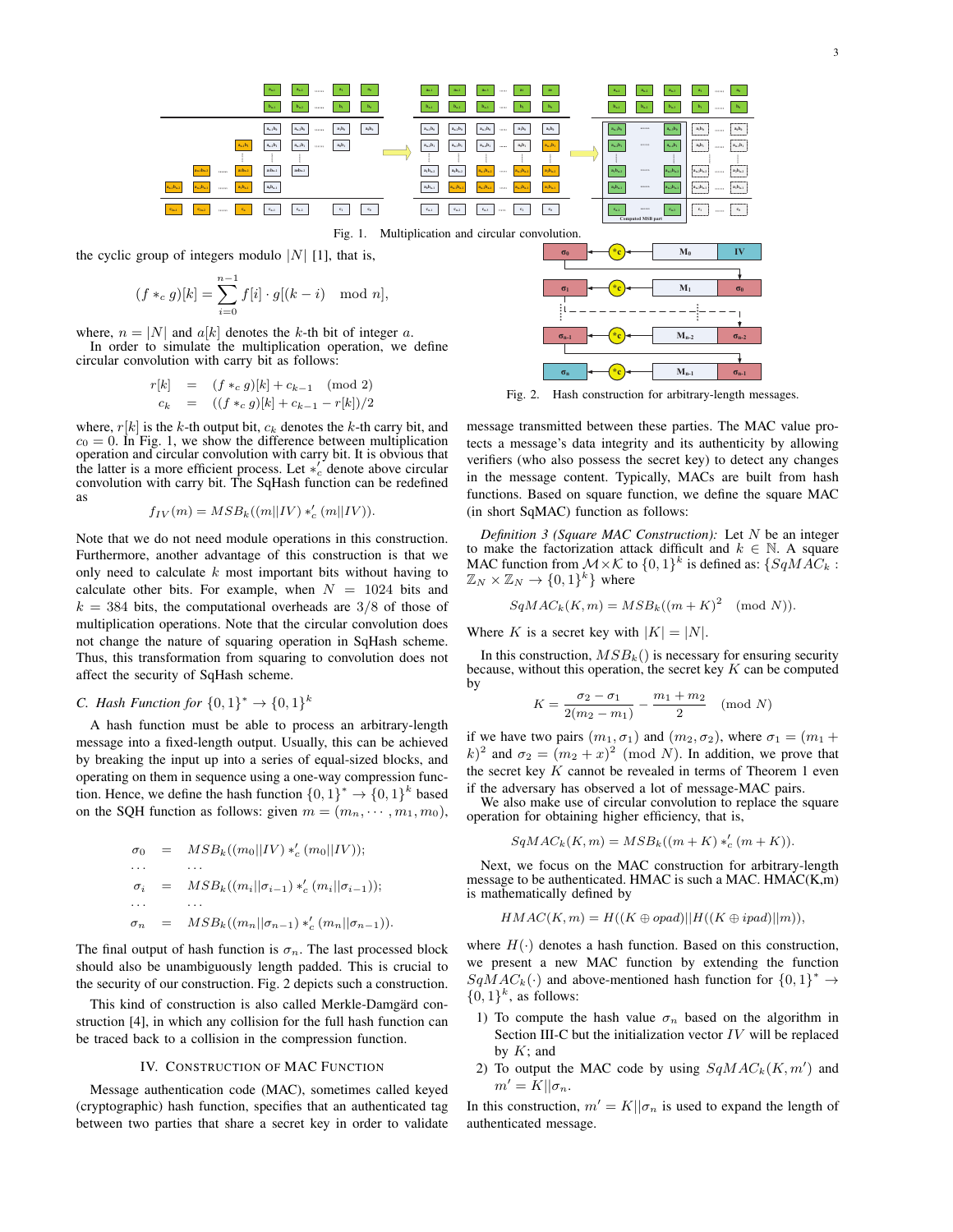#### V. CONSTRUCTION OF PSEUDORANDOM FUNCTION

A pseudorandom function, abbreviated as PRF, is an efficientlycomputable function which generates a sequence of *{*0*,* 1*}* that approximates the properties of random string. Strictly speaking, no efficient algorithm can distinguish this sequence from a random sequence with significant advantage. Although there exists some practical PRF algorithms, such as, linear congruential generators (LCG), lagged Fibonacci generators (LFG), and linear feedback shift registers (LFSR), we present a fast PRF construction based on square problem with a simple counter.

## *A. Secure Square-PRF*

In this subsection, we present a new PRF function on the modular square root (MSR) problem. Although we have constructed secure Hash and MAC scheme based on the MSR problem, it is still a challenging task for constructing secure PRF function due to its higher security requirements. Strictly speaking, PRF function can be constructed on the Hard-core predicate of a oneway function, but Hash/MAC function only needs the one-way property [5]. Hence, we first focus on the Hard-core predicate of MSR problem.

To generate pseudorandom number, we assume that a secret *x* is stored in the device and a counter  $m_i$  is used to produce different output of PRF function for each PRF query, that is,  $m_{i+1}$  $m_i + 1$  should be updated automatically. Note that the value  $m_i$ should be kept secret. Based on these assumptions, we define a one-way function as

$$
f_x(m_i) = (x + m_i)^2 \pmod{N}.
$$

Next, we find out the Hard-core predicate of this function according to the following theorem:

*Theorem 1:* The two least significant bits (LSB) of next function output  $MSB_k(f_x(m_i))$  can only be guessed with  $1/3$ probability if *m<sup>i</sup>* is an unknown counter.

*Proof:* Let  $m_{i+1} = m_i + 1$ . Given two continuous values  $f_x(m_i)$  and  $f_x(m_{i+1})$ , we have the following equation

$$
f_x(m_{i+2}) = (x + m_i + 2)^2
$$
  
=  $(x + m_i)^2 + 4(x + m_i) + 4$   
=  $2(x + m_i + 1)^2 - (x + m_i)^2 + 2$   
=  $2f_x(m_{i+1}) - f_x(m_i) + 2$ .

Assume that *e* and *e'* are two  $l = |N| - k$  bits numbers. Let  $f_x(m_{i+1}) = MSB_k(f_x(m_{i+1})) \cdot 2^l + e \pmod{N}$  and  $f_x(m_i) =$  $MSB_k(f_x(m_i)) \cdot 2^l + e' \pmod{N}$ , so that we have the following equation

$$
MSB_k(f_x(m_{i+2})) = MSB_k(2f_x(m_{i+1}) - f_x(m_i) + 2)
$$
  
= 2 \cdot MSB\_k(f\_x(m\_{i+1})) -  

$$
MSB_k(f_x(m_i)) +
$$
  

$$
MSB_k(2e - e' + 2) \pmod{N}.
$$

In terms of  $0 \le e, e' < 2^l$ , we have  $-2^l < 2e - e' + 2 < 2^{l+1}$ . This means that

$$
MSB_k(2e - e' + 2) = \begin{cases} -1 & 2e - e' + 2 < 0\\ 0 & 0 \le 2e - e' + 2 < 2^l\\ +1 & 2^l \le 2e - e' + 2 \end{cases}
$$

Hence,  $MSB_k(f_x(m_{i+2}))$  has three possible values and each value can be guessed with the same probability 1*/*3 according to the difference of  $LSB_2(MSB_k(f_x(m_{i+2})))$ .

This theorem indicates the Hard-core predicate of  $f_x(m)$  is  $LSB_2(MSB_k(f_x(m)))$ . Further, it means that we can guess 2*l*bits in the *l*-th next value with the probability  $\frac{1}{3^l}$ . Hence, in order to improve efficiency, the successive 2*l* bits can be outputted  $LSB_{2l}(MSB_k(f_x(m_i+l)))$ , where  $m_i$  is the counter of previous output value. Thus, we define a new square PRF function as follows:

*Definition 4 (Secure Square-PRF):* Given a counter *i*, a family of square PRF functions with 2*l*-bits output is defined as:  $\{SqPR\hat{F}_{x,i,k} : 1^{2l} \to \{0,1\}^{2l} | x, i \in \mathbb{Z}_N, k \in \mathbb{N}\},\$  where the function  $\overline{SqP}RF$  is defined as

$$
SqPRF_{x,i,k}(1^{2l}) = LSB_{2l}(MSB_k((x+i+l)^2 \pmod{N})).
$$

Where,  $MSB_k(t)$  and  $LSB_k(t)$  denote k most and least significant bits of an integer  $t$ , the counter is updated to  $i * l$  after this process, and  $N - N^{1/2} > x > N^{1/2}$ .

## *B. Efficient Implementation*

To implement *SqP RF* function, we can still use the "circular convolution with carry bit" to reduce the computational overheads, but we must deal with how to compute a particular bit (specially for LSB bits) correctly in *m*<sup>2</sup> (mod *N*). More precisely, in order to be certain about the effect of the carry entering this bit (or  $LSB<sub>l</sub>$ ) position, we have to compute all earlier bits in the worst case. Fortunately, it is easy to show that the carry into each bit position in the computation of  $m^2$  can be at most 11 bits long <sup>2</sup> for |N| between 1024 and 2048. Thus, if we add  $u = 32$ additional low order bits to the computed window, we have only a small (negligible) probability of less than  $2^{11}/2^{32} = 1/2^{21}$  of computing an incorrect carry into the 33-th bit we compute. We call it "least significant bits with window"  $(\widetilde{LSB}_l^u)$ . We present this process in Fig. 3.



Fig. 3. Circular convolution for least significant bits with window.

So that we can replace the above *SqP RF* function by using

$$
SqPRF_{x,i,k}(1^{2l}) = \widetilde{LSB}_{2l}^{u}((x+i+l)*_{c}(x+i+1)).
$$

This can guarantee an extremely small error probability while keeping the average running time only slightly higher than always computing  $l + 32$  bits.

## VI. SECURITY ANALYSIS

## *A. Security analysis of SqHash functions*

The SQH function  $f_{IV}(m)$  is a cryptographic hash function with preimage resistance and collision resistance [6]. The latter property also means that this function is second-preimage resistance. The preimage resistance stems from the fact that Square function  $y = x^2 \pmod{N}$  is a trap-door one-way function in that given *y*, without  $(p, q)$ , to find *x* such that  $y = x^2 \pmod{N}$ is as hard as factoring *N*.

The collision resistance is based on the infeasibility of integer factoring problem [7]. Assume that given  $y$ , there exist two values

<sup>2</sup>The value of carry bit is at most  $2^{11} - 1$ , so it can effect at most  $\log_2(2^{11} - 1) \approx 11$  bits long.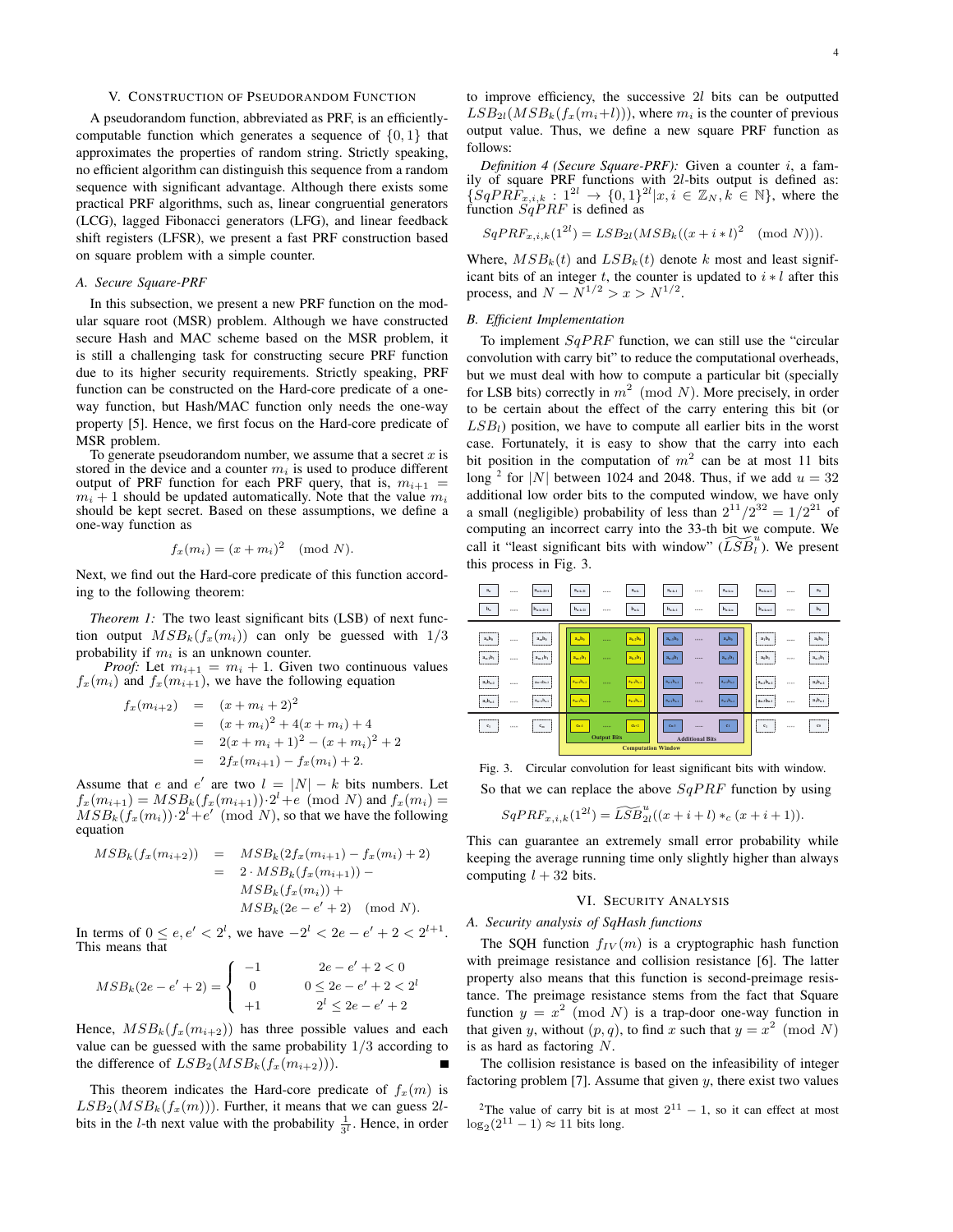$x_1$  and  $x_2$  for  $(x_1||IV)^2 = (x_2||IV)^2 \pmod{N}$  and  $x_1 \neq x_2$ , such that we have  $(x_1||IV)^2 - (x_2||IV)^2 = (x_1 - x_2)((x_1 +$  $f(x_2)2^l + 2 \cdot IV$ )  $\cdot 2^l = 0 \pmod{N}$ . This means that  $N|(x_1 \frac{x_2}{(x_1+x_2)}$  $\frac{y_1}{z_1+x_2}$  $\frac{y_2}{z_1+x_1}$ . Thus, we can find a factor of *N* by using  $gcd((x_1-x_2), N)$  only if not  $N$  $((x_1+x_2)2^{l-1}+IV)$ . Otherwise, we can repeat this process to find out the factor of *N*. Further, given a fragment  $MSB_k(y)$  of *y*, it is harder to find a valid *x* which includes *IV*, that is,  $y = (x||IV)^2 \pmod{N}$ . Even if with  $(p, q)$ , it is hard to find a valid *e* with  $y = MSB_k(y)$ *||e* such that  $y = (x||IV)^2 \pmod{N}$ .

## *B. Security analysis of SqMAC functions*

Given the function  $SqMAC_k(K, x)$ , we prove that the secret key *K* cannot be revealed even if the adversary obtains sufficient message-MAC pairs. In this proof, we consider a hidden number problem: Let  $K$  be a random hidden element of  $\mathbb{Z}_N$ . We are given  $N, k = |N|/3, |N| = n$ , and  $(x_i, MSB_k((x_i + K)^2 \pmod{N}))$ for random values  $x_1, \dots, x_t$ . The problem is to find *K*. That is, we assume that  $MSB_k((x_i + K)^2 \pmod{N})) = y_i$ , so that we have

$$
x_i^2 + K^2 + 2x_i K = y_i \cdot 2^k + e_i \pmod{N}, \qquad i = 1, \dots, t
$$

where  $e_i$  are variables that correspond to unknown low order bits and  $|e_i| \leq 2^{n-k} = 2^{2|N|/3}$ . We are therefore forced to eliminate unknown  $K^2$  from the above relation by using the equation:

$$
x_i^2 - x_1^2 + 2(x_i - x_1)K = (y_i - y_1)2^k + (e_i - e_1) \pmod{N}.
$$

Next, we also eliminate *K* by the equation:

$$
(x_i^2 - x_1^2)(x_i - x_1) - (x_j^2 - x_1^2)(x_j - x_1)
$$
  
=  $(x_i - x_1)(x_j - x_1)(x_i - x_j)$   
=  $(x_i - x_1)(y_i - y_1)2^k - (x_j - x_1)(y_j - y_1)2^k + (x_i - x_1)(e_i - e_1) - (x_j - x_1)(e_j - e_1)$  (mod N).

Also, we rewrite this equation as a polynomial in the unknown  $e_i, e_j, e_1$ , namely:

$$
f_i(e_i, e_j, e_1) := A_{i,1}e_i + B_{j,1}e_j + C_{i,j}e_1 - X_{i,j} \pmod{N}.
$$

where  $A_i = x_i - x_1$ ,  $B_j = x_1 - x_j$ ,  $C_j = x_j - x_i$ , and  $X_i = ((x_i - x_1)(y_i - y_1) - (x_j - x_1)(y_j - y_1))2^k - (x_i - y_1)(y_i - y_1)$  $x_1(x_i - x_1)(x_i - x_j)$ . Based on this function, we setup a lattice of dimension 2*t −* 1 as a real matrix *M*:

|                |                |           |           |          |           | $X_{3,2}$    |                 | $X_{t,2}$ |  |
|----------------|----------------|-----------|-----------|----------|-----------|--------------|-----------------|-----------|--|
| $\Omega$       | $2^{k-n}$      |           | 0         | .        | 0         | $C_{3,2}$    | $\cdot$ $\cdot$ | $C_{t,2}$ |  |
| $\theta$       | $\overline{0}$ | $2^{k-n}$ |           | .        | 0         | $B_{2,1}$    | .               | $B_{2,1}$ |  |
| $\overline{0}$ |                |           | $2^{k-n}$ | .        | 0         | $A_{3,1}$    | .               | 0         |  |
|                |                |           |           |          |           |              |                 |           |  |
|                |                |           |           |          |           |              |                 |           |  |
| $\Omega$       |                |           | $\Omega$  | $\cdots$ | $2^{k-n}$ | $\mathbf{0}$ | .               | $A_{t,1}$ |  |
| 0              |                |           | 0         | .        | 0         | Ν            | .               | 0         |  |
|                |                |           |           |          |           |              |                 |           |  |
|                |                |           |           |          |           |              |                 |           |  |
| 0              |                |           |           |          | U         | 0            | .               | $\cal N$  |  |

Next, we set  $v = (1, e_1, e_2, \dots, e_t, k_2, \dots, k_t)$ . It follows that for this integer vector *v* we get:

$$
v \cdot M = (1, \frac{e_1}{2^{n-k}}, \cdots, \frac{e_t}{2^{n-k}}, 0, \cdots, 0).
$$

Thus, the lattice point  $v \cdot M$  has only  $t + 1$  non-zero entries, and each of these is less than 1. And its Euclidean norm is less than  $\sqrt{t+1}$ . On the other hand, it is easy to see that the determinant of the lattice  $L(M)$  equals  $N^{t-2} \cdot 2^{(k-n)t}$ . In addition, making using of the Gaussian heuristic for short lattices vectors, we expect that our vector is the shortest point in this lattice  $L(M)$  as long as  $\sqrt{t+1} \ll \sqrt{2t-1} (N^{t-2} \cdot 2^{(k-n)t})^{1/(2t-1)}$ . Let  $N \approx 2^n$  and ignoring low-order terms, this condition is simplified to  $\sqrt{\frac{t+1}{2t-1}} \approx$  $2^{-1/2}$  ≪  $2^{k/2-n/t}$  <  $2^{k/2} = 2^{n/6}$ . Therefore, the Lattice-based reduction methods cannot find the secret *K* [8].

## *C. Security analysis for SqPRF function*

The security requirement for PRF function is that the output of pseudorandom sequences should be computationally indistinguishable from truly random sequences. For practicality, such pseudorandom generators can be constructed easily on the hardcore predicates. In fact, we have proved that our SqPRF function is constructed on the hard-core predicates with the probability  $1/3<sup>l</sup>$  for 2*l*-bits outputs in Theorem 1.

## VII. PERFORMANCE OF ALGORITHMS

We use two different approaches (i.e., the truncated function and circular convolution) to improve the performance of all proposed schemes. To evaluate the performance, we use Mathematica to realize our schemes  $(|N| = 1024$  and  $k = 384$ ) and some standard hash functions, such as, MD5, SHA1, SHA384, SHA512. We find that our SqHash, SqMAC, SqPRF schemes and these standards have almost comparable overheads.

Usually, long-size cryptographic algorithms are not suitable for providing security on wireless devices due to their limited computation and communication capabilities. In a cryptosystem, key length is usually much longer than the "word size" of mobile devices, typically 16 or 32 bits. Using short ALU to deal with long data often leads to more complex programs for cryptography algorithms. Moreover, traditional Hash/MAC/PRF functions do not contain algebra operations thus ALU computing power would normally not be fully utilized. However, the algorithms proposed in this paper are easy to implement, and can take advantage of ALU computing power. We will give basic construction on MSB and convolution, on which SqHash/SqMAC/SqPRF can be easily constructed.

First, our basic construction (called "Convol-MSB" algorithm in Fig.4) can be implemented easily on mobile devices. We improve the computation by replacing integer multiplication with circular convolution. The advantage of this method is that each output bit is calculated from right to left, while traditional multiplication is from top to bottom, then right to left (see Fig. 1). In addition, we also use MSB operation (with window) to further reduce computation overheads. Based on them, the computation complexity of "Convol-MSB" is  $O(kn)$  instead of  $O(n^2)$  in the traditional multiplication way. It is about *k/n* of the original overhead.

The basic "Convol-MSB" algorithm is constructed on bit-AND operator. Thus, it does not take full advantage of the ALU computing resources. Taking into account of bit-parallel processors in ALU hardware, we improve the above-mentioned algorithm to a new "Convol-MSB-IMP" algorithm in Fig. 5. In this algorithm, we make use of  $CyclicLeftShift(x, k)$  to cycles  $k$  positions to the left for the elements in  $x$ . Furthermore, we use *a∗.b* to give the bitwise AND of *a* and *b*, and *Sum*(*x*) to give the total number of elements in list *x*. Based on these improvements, the computation overhead is further reduced to  $O(kn/w)$  since the actual scale is the word size of mobile devices *w* in each parallel processing. Note that above pseudo-codes are not real ALU calls and we need to expand these calls according to actual input length.